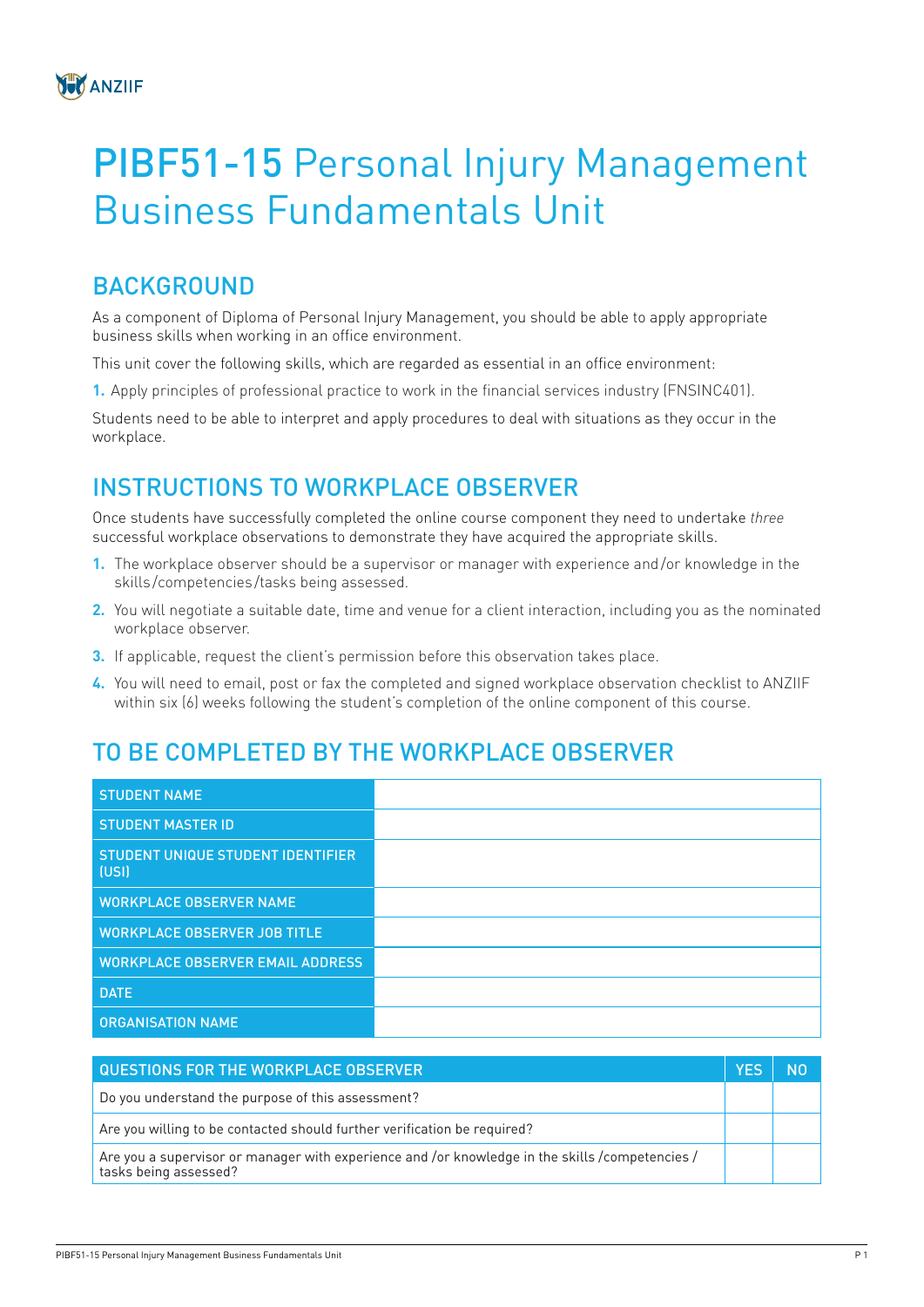

Please record the date of each observation and place a check mark in each appropriate cell to indicate the student has successfully performed the listed tasks to the required standard.

**Note:** You must record *three* succesful observations to satisfy the requirement that the student performs these tasks on a consistent basis.

| DOES THE STUDENT PERFORM THE FOLLOWING                                                                            | <b>SUCCESSFUL OBSERVATIONS</b>      |                                     |                                     |  |  |
|-------------------------------------------------------------------------------------------------------------------|-------------------------------------|-------------------------------------|-------------------------------------|--|--|
| <b>TASKS TO THE REQUIRED STANDARD ON A</b><br><b>CONSISTENT BASIS?</b><br>(REFER TO APPENDIX A)                   | <b>OBSERVATION 1</b><br><b>DATE</b> | <b>OBSERVATION 2</b><br><b>DATE</b> | <b>OBSERVATION 3</b><br><b>DATE</b> |  |  |
|                                                                                                                   |                                     |                                     |                                     |  |  |
| <b>FNSINC401 - APPLY PRINCIPLES OF PROFESSIONAL PRACTICE TO WORK IN THE FINANCIAL SERVICES</b><br><b>INDUSTRY</b> |                                     |                                     |                                     |  |  |
| Identify the scope, sectors and responsibilities of the<br>industry                                               |                                     |                                     |                                     |  |  |
| Identify and apply financial services industry quidelines,<br>procedures and legislation                          |                                     |                                     |                                     |  |  |
| Identify sustainability issues                                                                                    |                                     |                                     |                                     |  |  |
| Manage information                                                                                                |                                     |                                     |                                     |  |  |
| Participate in and facilitate work team activities                                                                |                                     |                                     |                                     |  |  |
| Plan work to be completed                                                                                         |                                     |                                     |                                     |  |  |
| Develop and maintain personal competency                                                                          |                                     |                                     |                                     |  |  |

| <b>EMPLOYABILITY SKILLS</b>                  | <b>YES</b> | N <sub>0</sub> |
|----------------------------------------------|------------|----------------|
| Performs job tasks to industry standards     |            |                |
| Manages job tasks effectively                |            |                |
| Implements safe working practices            |            |                |
| Solves problems on-the-job                   |            |                |
| Works well with others                       |            |                |
| Adapts to new tasks                          |            |                |
| Copes with unusual or non-routine situations |            |                |

## TERMS OF ACCEPTANCE AND SIGNATURE

| <b>OBSERVER'S NAME</b> |  |
|------------------------|--|
| <b>STUDENT'S NAME</b>  |  |

I, the workplace observer for this workplace observation checklist, warrant the truthfulness of the information provided. I have conducted this observation/role play in accordance with ANZIIF's guidelines.

#### ELECTRONIC SIGNATURE

#### FIRST AND LAST NAME

 $\Box$  I understand that checking this box constitutes a legal signature confirming that I acknowledge and agree to the above Terms of Acceptance.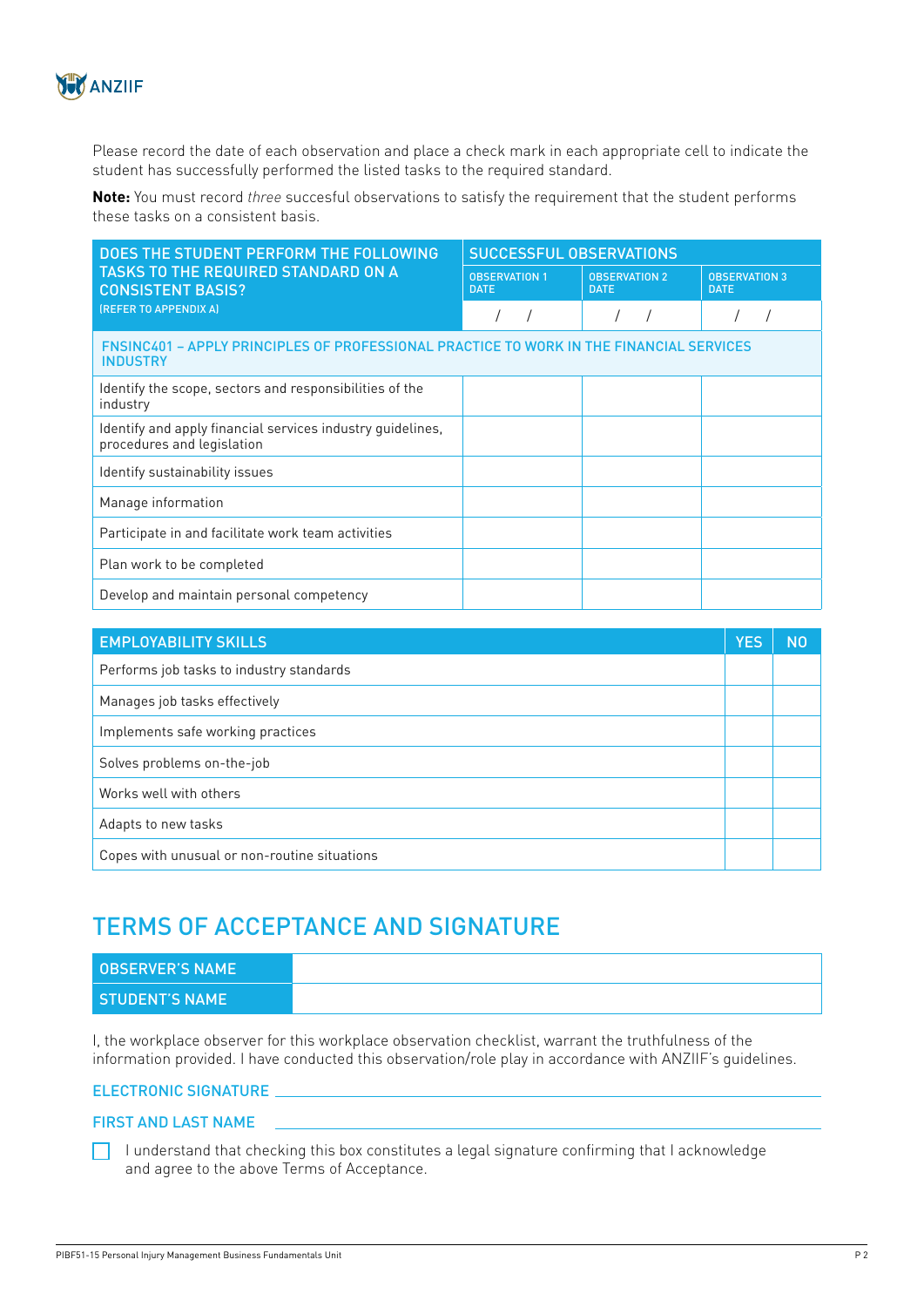

## NEXT STEPS

Please forward this completed form within six (6) weeks of the student's completion of the online course component by email, post or fax.

EMAIL WPO@anziif.com POST Assessment Department, Level 7, 628 Bourke Street, Melbourne, Victoria 3000, Australia. FAX +61 3 9642 4166

Your completed WPO will be processed within 2 weeks of being received and an outcome will be emailed to the sender.

For any further enquiries, please contact our Customer Service Team on (+61 3) 9613 7280.

# APPENDIX A: OBSERVATION CHECKLIST

Ensure you observe the following performance criteria when undertaking your observation.

**Note:** You do not need to submit this appendix as it is only a reference guide.

### FNSINC401

#### APPLY PRINCIPLES OF PROFESSIONAL PRACTICE TO WORK IN THE FINANCIAL SERVICES INDUSTRY

| <b>IDENTIFY THE SCOPE, SECTORS AND RESPONSIBILITIES OF THE</b><br><b>INDUSTRY</b>                                        | <b>OBSERVATION</b> |  |  |  |
|--------------------------------------------------------------------------------------------------------------------------|--------------------|--|--|--|
|                                                                                                                          |                    |  |  |  |
| Identify and consider external forces impacting on financial services industry<br>while carrying out activities          |                    |  |  |  |
| Identify main sectors of financial services industry and interrelationship<br>between sectors in carrying out activities |                    |  |  |  |
| Identify roles and responsibilities of other participants in financial services<br>industry in carrying out activities   |                    |  |  |  |

| IDENTIFY AND APPLY FINANCIAL SERVICES INDUSTRY GUIDELINES,<br><b>PROCEDURES AND LEGISLATION</b>                                                                                | <b>OBSERVATION</b> |   |  |  |
|--------------------------------------------------------------------------------------------------------------------------------------------------------------------------------|--------------------|---|--|--|
|                                                                                                                                                                                |                    | 2 |  |  |
| Collect, apply and analyse information on relevant legislation, regulations and<br>codes of practice as applied to financial services industry                                 |                    |   |  |  |
| Clarify own work practice and regularly refine in light of relevant legislation,<br>regulations and codes of practice, and organisational policy, guidelines and<br>procedures |                    |   |  |  |
| Apply relevant codes of practice in an ethical approach to workplace practice<br>and decisions                                                                                 |                    |   |  |  |

| <b>IDENTIFY SUSTAINABILITY ISSUES</b>                                                                                    | <b>OBSERVATION</b> |  |  |  |
|--------------------------------------------------------------------------------------------------------------------------|--------------------|--|--|--|
|                                                                                                                          |                    |  |  |  |
| Obtain and analyse information on sustainability policies, strategies and<br>impacts on industry from a range of sources |                    |  |  |  |
| Identify and promote environmental sustainability as an integral part of<br>business planning and business opportunity   |                    |  |  |  |
| Incorporate and support triple bottom line principles in work planning                                                   |                    |  |  |  |
|                                                                                                                          |                    |  |  |  |